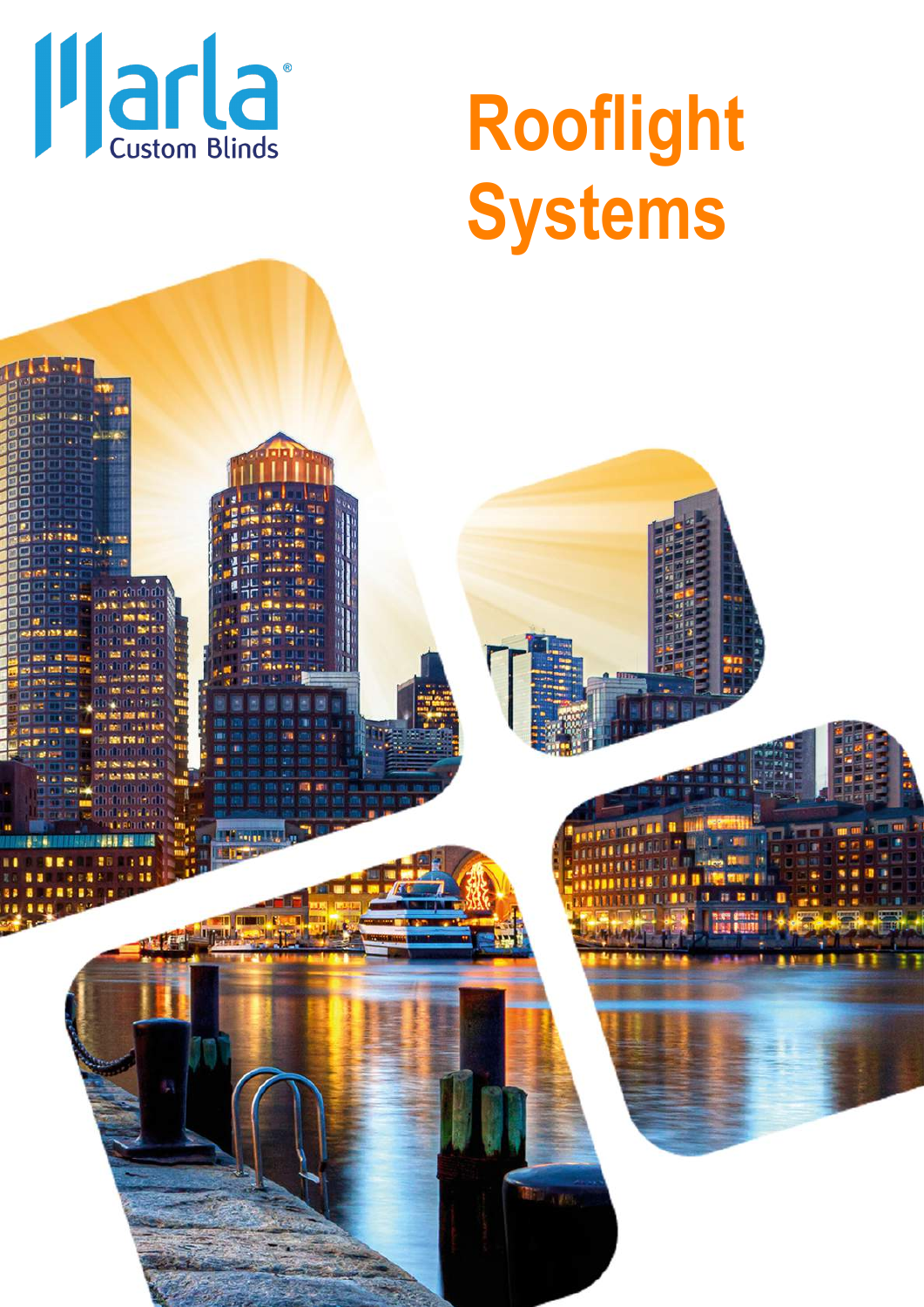## ABOVE & BEYOND™

**Above** your head and **beyond** your reach. High-level windows, rooflights, north lights, atria. Flooding spaces with daylight. Reducing reliance on artificial lighting. Saving electricity. Creating happier and healthier places to live and work.

Daylight comes from the sun. Glare and heat-gain do too.

You want the benefits of daylight but with shade from glare and heat. You want to darken during daylight hours if you need to. And you want to maximise daylight when there's no direct sunshine.

**If only you could control daylight at** the push of a button.

#### You can.

Our range of rooflight blinds provide dynamic shading for out-of-reach glazing at any angle.

**Blinds that go above and beyond in every** sense of the word.

**KuroLokRLTM |HeliosRLTM Brighter Shading™**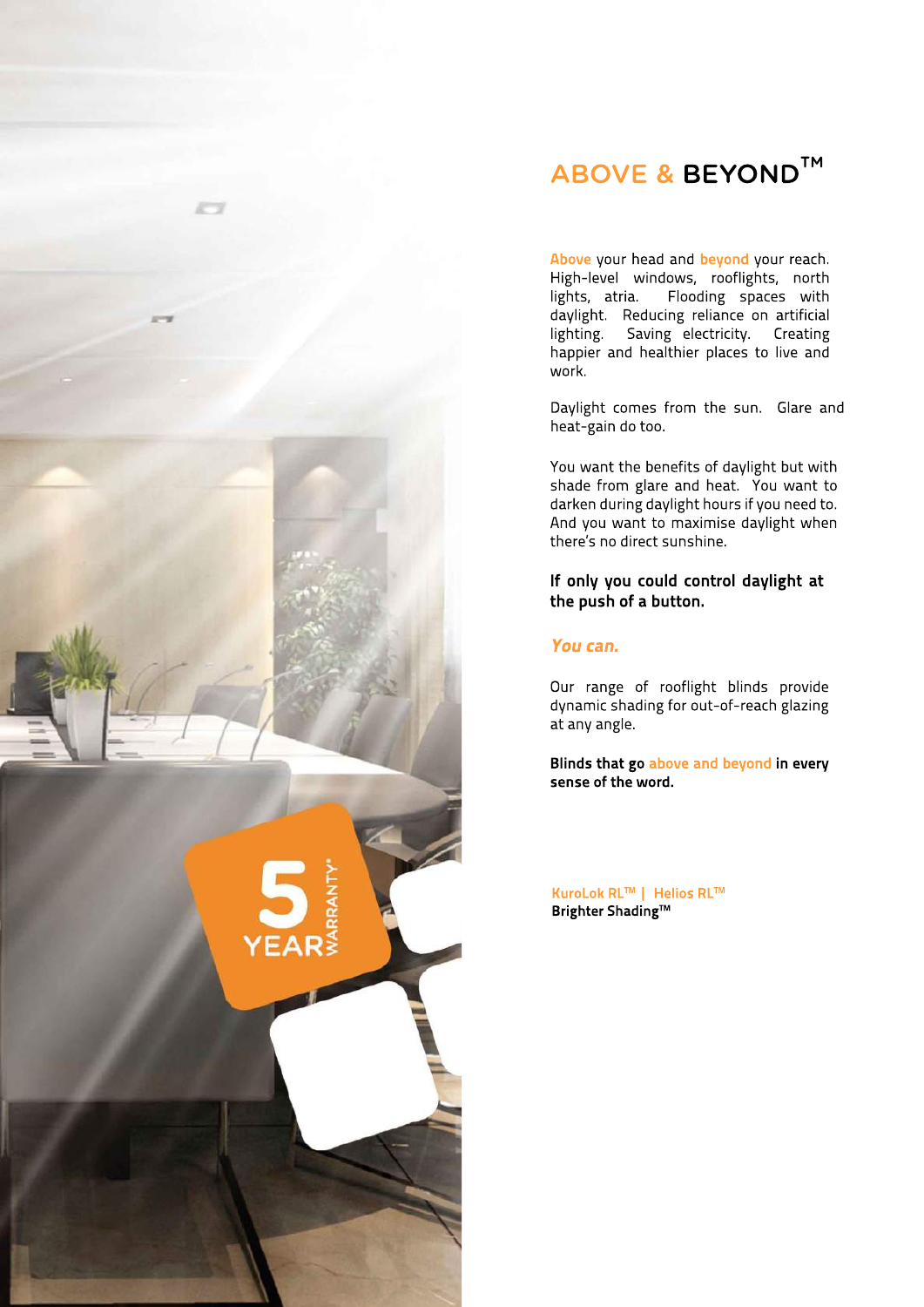## **KUROLOK RL™ FEATURES**

**PROFILE DIMENSIONS** 

Cassette

- $\omega$ Tensioned roller blind, fully enclosed within cassette and side channels
- Operated by electric motor or manual gear and tensioned by powerful  $\overline{a}$ Constant Tension Spring units.
- Blackout or sunscreen fabric is locked into the side channels along its  $\overline{a}$ full length to minimise sagging.
- Cassette and side channels finished in white (RAL9016) as standard. Any RAL colour available to order

#### **MAXIMUM DIMENSIONS**



# Fascia removable within 100mm<br>(minimum) pocket **Side Channel**  $24$ mm 92.5mm 35mm NEW fabric locked in side channels  $100$ mm N.B. This diagram is for<br>illustration purposes only 100mm 92.5mm CONSTANT TENSION<br>SPRING UNIT **ULTIMATE CONTROL STRONG** Motorised operation Crank handle operation \* Recommended method *For smaller sizes* - European-made motors - German-made gearbox - Hardwired or radio control<br>- Hardwired or radio control<br>- BMS integration available - 3.5Nm lifting force - 3:1 reduction gear